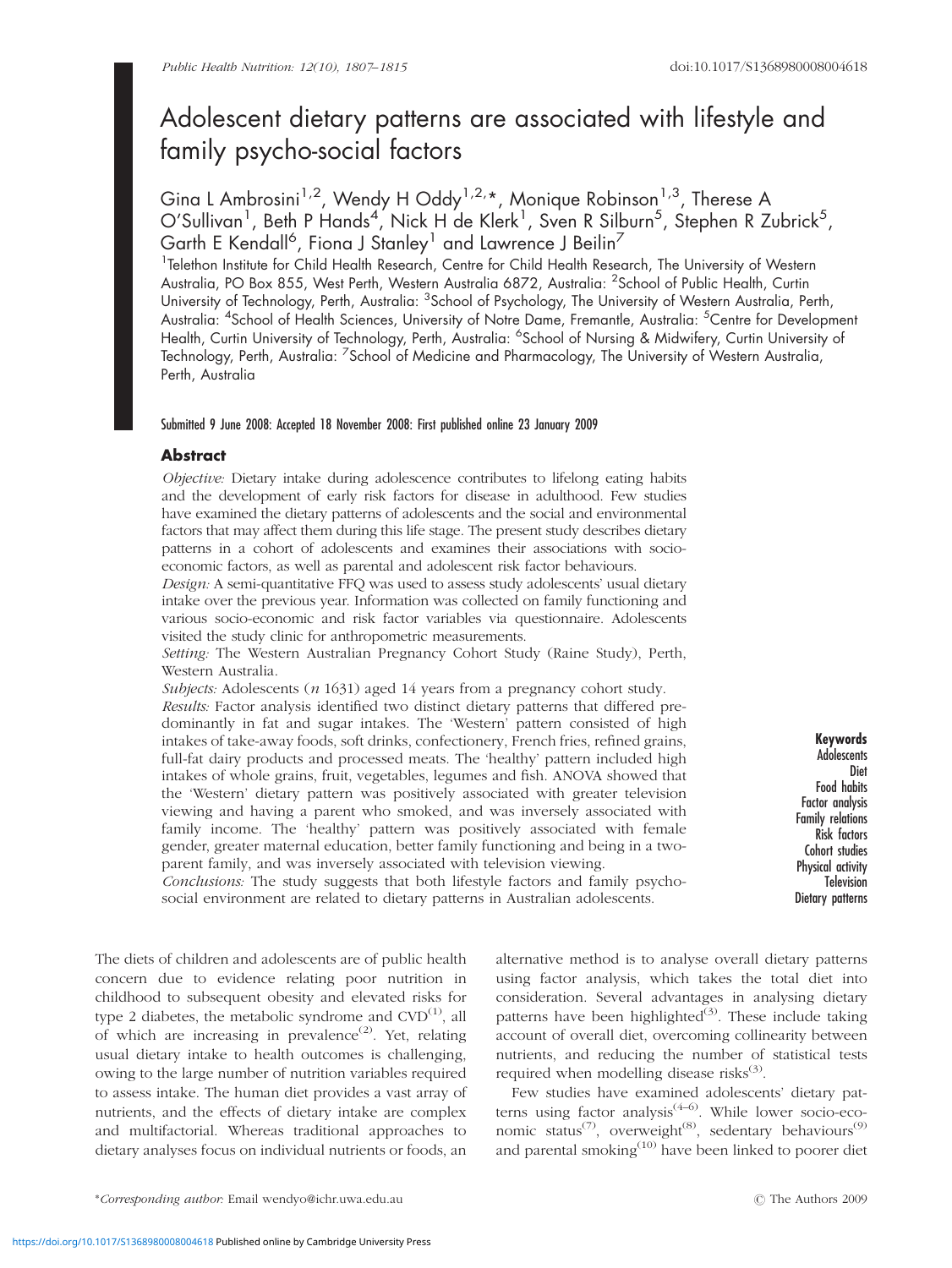quality in children, these have not been widely examined in relation to adolescents' dietary patterns. Identifying factors that influence the dietary patterns of adolescents may assist in targeting at-risk groups and developing strategies to improve dietary intakes.

The Western Australian Pregnancy Cohort Study (Raine Study) has followed children from gestation to adolescence. The present paper reports on dietary patterns in the cohort at 14 years of age and how these patterns correlate with parental and adolescent risk factors, socioeconomic circumstances and family functioning. Our hypothesis was that healthier dietary patterns are associated with healthy BMI, higher physical activity levels, less television viewing, higher maternal education, higher family income, two-parent families and better family functioning.

## Methods

## Subjects

Details of the Raine Study have been published elsewhere<sup> $(11)$ </sup>. Briefly, the study commenced with 2900 women recruited from 16 to 20 weeks' gestation through the public antenatal clinic at King Edward Memorial Hospital (KEMH) and nearby private clinics in Perth, Western Australia, from May 1989 to November 1991. A total of 2804 women (97 %) had 2868 live births, and these children have been followed up at birth and ages 1, 2, 3, 5, 8, 10 and 14 years. Data collection was approved by the ethics committees of KEMH and Princess Margaret Hospital for Children.

At the 14-year follow-up, 152 (5 %) subjects were lost to follow-up, 348 (12 %) had withdrawn from the study and thirty-one were deceased, leaving  $2337$   $(81.5\%)$ adolescents eligible for follow-up. Informed consent was obtained from the primary caregiver and the study adolescent. Questionnaires were completed on usual food intake, sociodemographic factors, family functioning and adolescent behaviour, and the adolescent visited the study clinic for anthropometric measurements.

## FFQ

A semi-quantitative FFQ developed by the Commonwealth Scientific and Industrial Research Organisation (CSIRO) in Adelaide, Australia<sup>(12)</sup> was used to assess study adolescents' usual dietary intake over the previous year. The FFQ was modified to include foods typically eaten by adolescents, such as popular snacks and beverages, but excluded alcohol. The frequency of consumption in relation to standard serving sizes was estimated for 212 individual foods, mixed dishes and beverages. Consumption frequencies included never, rarely, number of times per month, number of times per week and number of times per day. Respondents were asked to record if their typical serving size differed in relation to an example serving size measured in household units (cups, spoons, slices, etc.), which was based on weighed diet records collected in previous work $(13)$ . Other information was collected about foods often eaten but not included in the FFQ, cooking methods, fat types, and whether or not low-fat versions and fresh, frozen or canned foods were consumed. This FFQ was able to correctly rank most nutrient intakes when compared with a 3d food diary in this cohort (GL Ambrosini, HN de Klerk, TA O'Sullivan et al., unpublished results) and has been previously applied in this cohort at 8 years of age<sup> $(14)$ </sup>.

Adolescents may have a limited knowledge of food names and compositions, and may lack the conceptualisation skills necessary to complete an FFQ independently $<sup>(15)</sup>$ .</sup> Therefore the FFQ was posted to the primary caregiver for completion in association with the study adolescent. FFQ responses were checked by a research nurse at the time of physical assessment to clarify missing responses. All FFQ data were entered twice and verified by CSIRO. Estimated daily intakes of foods were provided by CSIRO using Australian food composition data<sup> $(16)$ </sup>. All 212 foods were merged into thirty-eight food groups devised a priori (Table 1).

# Covariates

Height and weight were measured using standard calibrated equipment. BMI was calculated as weight divided by the square of height  $(kg/m^2)$  and assessed using gender-specific BMI-for-age percentile cut-offs recommended for children and adolescents by the US Centers for Disease Control and Prevention<sup>(17)</sup>. Adolescents with a BMI lower than the (age- and gender-specific) 5th percentile were considered underweight, those with BMI between  $\geq$ 5th and  $\leq$ 85th percentile were considered to have a healthy weight, those with BMI between  $\geq$ 85th and <95th percentile were considered at risk of overweight and adolescents with BMI >95th percentile were considered overweight $^{(18)}$ .

Levels of physical activity were determined by the adolescents' self-report of how many times they exercised enough to become out of breath or sweat outside school hours and excluded compulsory school physical education requirements. Adolescents could select from five categories ranging from exercising once a month or less through to exercising every day. An ordinal variable was created to identify those who exercised out of school hours at low (exercising  $\leq 1$  time/month), medium (exercising 1–3 times/week) and high (exercising  $\geq 4$ times/week) levels. The number of hours per day the adolescent spent viewing television and videos was used as a measure of sedentary behaviour. Whether or not the adolescent had smoked in the past four weeks (yes, no, never) was also recorded.

To provide a measure of family functioning, the primary caregiver completed the General Functioning Scale (GFS) from the McMaster Family Assessment Device<sup>(19)</sup>.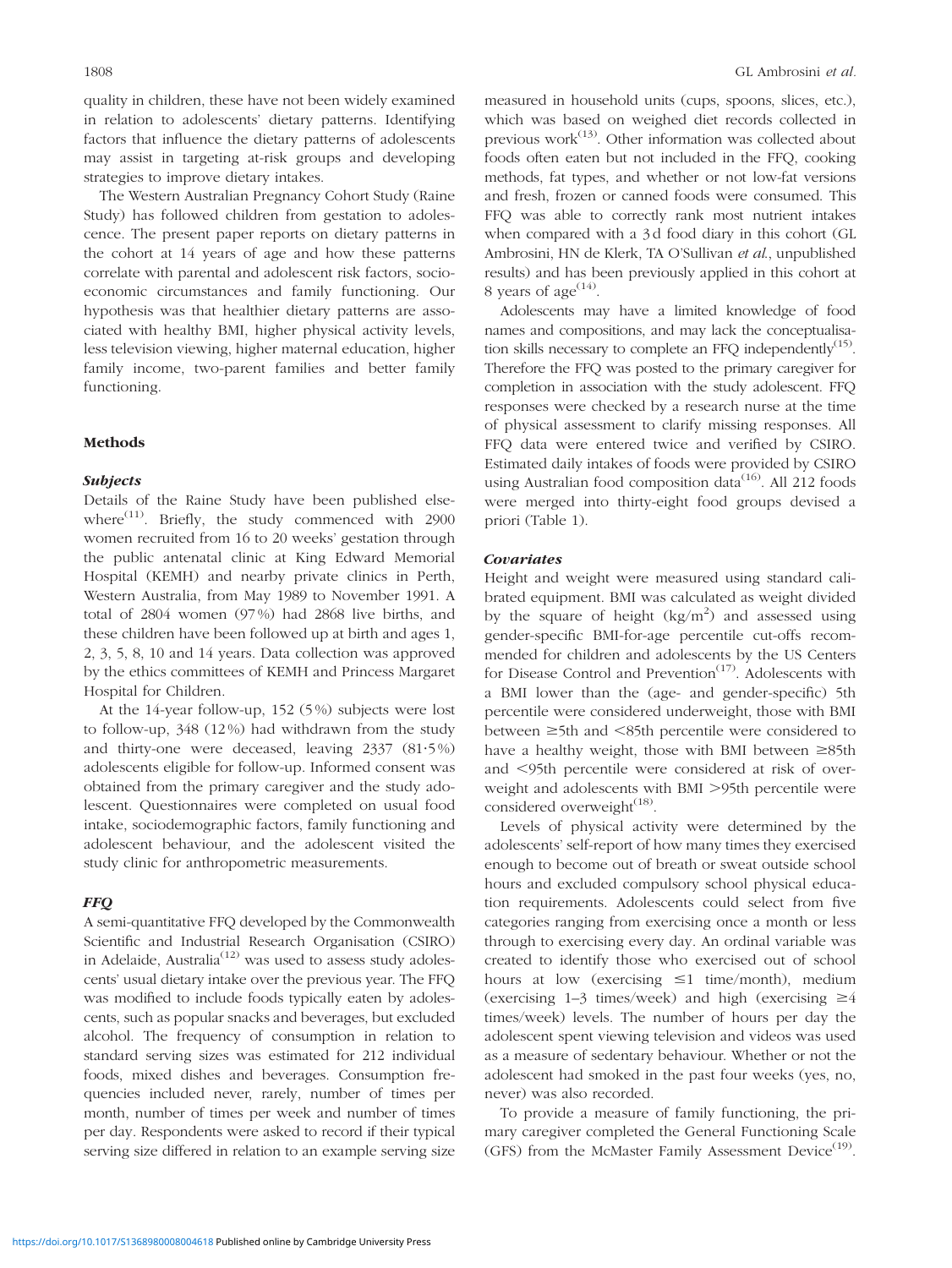#### Table 1 Food groups included in the factor analysis

| Food group                               | FFQ items                                                                                                                          |
|------------------------------------------|------------------------------------------------------------------------------------------------------------------------------------|
| Whole grains                             | Wholemeal, mixed-grain or high-fibre sliced bread, oatmeal, muesli, bran, wheat germ, other wholegrain<br>breakfast cereals        |
| Refined grains                           | White bread or rolls, refined breakfast cereals, crumpets, muffins, crispbread, crackers, salted biscuits,<br>rice, noodles, pasta |
| Red meats                                | Beef, lamb, pork, puréed meat dishes, schnitzel, offal, mince dishes, hamburger patty (without bun)                                |
| Processed meat                           | Sausages, frankfurters, bacon, ham, fritz-devon, salami                                                                            |
| Poultry                                  | Roast or boiled chicken                                                                                                            |
| Meat-based mixed dishes                  | Stew, casserole, Chinese meat and vegetables, curry, goulash                                                                       |
| Take-away foods                          | Hamburger with bun, pizza, fried chicken, sausage roll, meat pie, savoury-filled pastry                                            |
| Fried fish                               | Fried fish, battered fish                                                                                                          |
| Other fish                               | Steamed, grilled or canned fish, other seafood                                                                                     |
| Fried potatoes                           | Hot chips (French fries), potato gems (pommes noisettes)                                                                           |
| Potato                                   | Boiled, mashed, roasted, canned or dried potato, potato salad                                                                      |
| Yellow or red vegetables                 | Carrots, pumpkin, capsicum                                                                                                         |
| Other vegetables                         | Beetroot, courgette, sweet corn, mushrooms, olives, celery, turnip, swede, onion, cucumber, mixed<br>vegetables                    |
| Legumes                                  | Haricot, lima, broad or green beans, peas, baked beans, lentils                                                                    |
| Cruciferous vegetables                   | Cabbage, Brussels sprouts, broccoli, cauliflower, coleslaw                                                                         |
| Leafy green vegetables                   | Silverbeet. lettuce                                                                                                                |
| Tomato                                   | Fresh and cooked tomato                                                                                                            |
| Fresh fruit                              | Orange, apple, banana, fruit salad, berries, melons, peach, plum, nectarine, apricot, grapes, pineapple,<br>avocado                |
| Canned fruit                             | Fruit canned in syrup or juice                                                                                                     |
| Dried fruit                              | Sultanas, raisins, currants, other dried fruit                                                                                     |
| Cakes, biscuits, sweet<br>pastries       | Fruit loaf, sweet bun, doughnut, croissant, biscuits, cake, fruit pie or pastry, steamed pudding                                   |
| Low-fat dairy products                   | Reduced-fat milk, skimmed milk, flavoured milk, Sustagen, Iow-fat yoghurt, Iow-fat cheese, cottage cheese                          |
| Full-fat dairy products                  | Whole milk, cream, ice cream, full-fat yoghurt, full-fat cheese, thick shakes                                                      |
| Sova milk                                | Sova milk                                                                                                                          |
| Milk-based dishes                        | Milk pudding, mornay dishes, custard                                                                                               |
| Confectionery                            | Chocolate, chocolate-covered bars, lollies, toffees, icy poles                                                                     |
| Added sugar                              | Honey, jam, marmalade, spooned sugar                                                                                               |
| Crisps                                   | Crisps, corn chips                                                                                                                 |
| <b>Nuts</b>                              | Peanuts, other nuts (salted and unsalted)                                                                                          |
| Sauces                                   | Mayonnaise, salad cream, thick sauces e.g. brown sauce                                                                             |
| Soups                                    | Canned soup, packet soup, homemade soup                                                                                            |
| Eggs                                     | Fried, boiled, scrambled egg, omelette                                                                                             |
| Tea, coffee                              | Tea, herbal tea, coffee, coffee substitute, decaffeinated coffee                                                                   |
| Soft drinks                              | Coca cola, mineral water, other soft drinks, cordial, fruit drink ( $\leq$ 35% fruit juice)                                        |
| Mineral water (plain)<br>Juice           | Spring water                                                                                                                       |
|                                          | Pure fruit juice, vegetable juice<br>Butter, butter/margarine blend, lard, table margarine                                         |
| Saturated spreads<br>Unsaturated spreads | Canola or other monounsaturated fat margarine, polyunsaturated margarine, low-fat spreads                                          |
|                                          |                                                                                                                                    |

The GFS consists of twelve questions on problem solving, family communication, affective responsiveness and behaviour control with responses recorded on a fourpoint Likert scale. Higher GFS scores represent better family functioning and scores were categorised into quartiles. The GFS has been shown to be reliable and reproducible $^{(20,21)}$ .

The primary caregiver provided sociodemographic information including the mother's (or primary caregiver's) highest level of education  $(\leq 10$  years, 11 years or  $\geq$ 12 years), family income, and whether or not the adolescent lived in a single-parent household (yes or no). Information was also collected from the primary caregiver about their current smoking status (yes or no).

# Statistical analyses

Some energy intakes reported in the FFQ were outside the range of what would be expected in this age group. We excluded subjects with energy intakes  $\leq$ 3000 or  $>$ 20 000 kJ/d, which is similar to cut-offs applied in a US study using an FFQ in adolescents<sup> $(22)$ </sup>.

Factor analysis was used to reduce the food group intakes measured by the FFQ into a smaller number of underlying factors or dietary patterns that could explain variations in dietary intake. The Kaiser–Meyer–Olkin measure of sampling adequacy indicated that the food group data were suitable for factor analysis  $(KMO = 0.80)^{(23)}$ . Using PROC FACTOR in the SAS for Windows statistical software package version 9.1.3 (SAS Institute Inc., Cary, NC, USA), we conducted a factor analysis including all food groups (g/d; Table 1). The factor solution was limited to those factors with an eigenvalue  $>1$  and the scree plot was used to identify the number of factors to retain<sup> $(24-26)$ </sup>. Foods failing to load on any factor  $(r < 0.10)$  were removed from the analysis (soya milk, tea, coffee, saturated and unsaturated spreads). After applying varimax rotation to improve the separation of factors, two major dietary patterns were identified. Food groups having a factor loading with an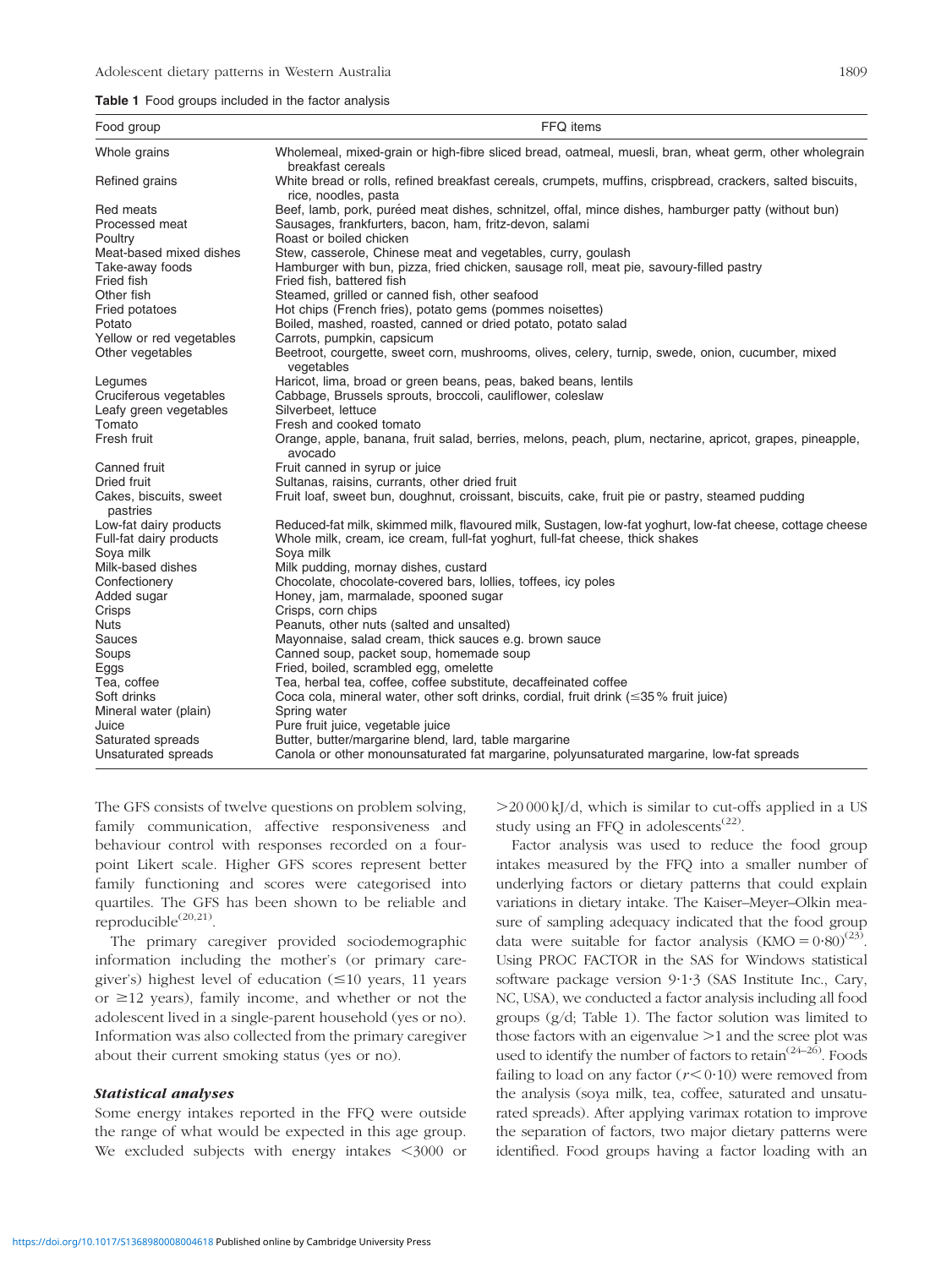absolute value of 0?30 or more were considered important contributors to each dietary pattern. All adolescents received a score for both dietary patterns, which was calculated by the PROC FACTOR procedure and measured on the Z-score scale. Separate factor analyses were initially conducted for males and females; however, as there was little difference in dietary patterns, the results from combined analyses are given.

Mean factor scores for both dietary patterns were examined according to gender and categories of BMI-forage, physical activity level, parental smoking, adolescent smoking, hours of television watched, total energy intake, and other social and economic variables, using ANOVA for unbalanced designs (PROC GLM) in SAS. P values comparing mean factor scores within each category were adjusted for multiple comparisons using the Dunnett–Hsu method. All statistical tests were considered significant at  $P < 0.05$ .

## Results

A total of 1857 (79?5 % of traced) adolescents responded to the 14-year follow-up, of whom 1631 completed the FFQ. Those who either did not respond or did not complete the FFQ were significantly  $(P < 0.05)$  more likely to have a parent who smoked  $(32\% v. 22\%)$  and lower maternal education (45% v. 37% with  $\leq 10$  years of schooling) than those who completed the FFQ, while all other covariates were similar (data not shown). Eighteen respondents were excluded due to implausible energy intakes, leaving data from 1613 FFQ for the factor analysis. A summary of the covariate data is shown for girls and boys who completed the FFQ in Table 2. Not all of the covariate data were available for every subject who completed the FFQ.

The factor analysis identified two major dietary patterns that explained 84 % of the variance in dietary intakes

Table 2 Cohort characteristics, FFQ completers: 14-year follow-up of the Western Australian Pregnancy Cohort Study (Raine Study), Perth, Western Australia

|                                        |        | Girls      |                | <b>Boys</b> |                      |                |
|----------------------------------------|--------|------------|----------------|-------------|----------------------|----------------|
|                                        | Total* | $\sqrt{n}$ | $\%$           | $\sqrt{n}$  | $\frac{1}{\sqrt{2}}$ | P <sub>†</sub> |
| n                                      | 1613   | 787        | 49             | 826         | 51                   |                |
| <b>BMI-for-age</b>                     | 1418   |            |                |             |                      |                |
| Underweight                            |        | 14         | $\overline{c}$ | 28          | 4                    | 0.918          |
| Healthy weight                         |        | 502        | 73             | 521         | 71                   |                |
| At risk of overweight                  |        | 113        | 16             | 101         | 14                   |                |
| Overweight                             |        | 59         | 9              | 80          | 11                   |                |
| Physical activity                      | 1415   |            |                |             |                      |                |
| High                                   |        | 170        | 25             | 292         | 40                   | < 0.0001       |
| Medium                                 |        | 440        | 64             | 387         | 53                   |                |
| Low                                    |        | 79         | 11             | 47          | $\overline{7}$       |                |
| Television or video watching (h/d)     | 1413   |            |                |             |                      |                |
| None                                   |        | 12         | $\overline{c}$ | 9           | $\mathbf{1}$         | 0.012          |
| $<$ 1                                  |        | 125        | 18             | 96          | 13                   |                |
| $1$ to $2$                             |        | 228        | 33             | 234         | 33                   |                |
| $>2$ to 3                              |        | 231        | 34             | 284         | 39                   |                |
| >3                                     |        | 92         | 13             | 102         | 14                   |                |
| Single-parent family                   | 1603   |            |                |             |                      |                |
| <b>No</b>                              |        | 608        | 78             | 652         | 79                   | 0.428          |
| Yes                                    |        | 174        | 22             | 169         | 21                   |                |
| Mother's education                     | 1572   |            |                |             |                      |                |
| 12 years or more                       |        | 343        | 45             | 364         | 45                   | 0.486          |
| 11 years                               |        | 126        | 17             | 163         | 20                   |                |
| 10 years or less                       |        | 292        | 38             | 284         | 35                   |                |
| Annual family income (\$AUD)           | 1613   |            |                |             |                      |                |
| $\leq$ 25 000                          |        | 112        | 14             | 117         | 14                   | 0.110          |
| 25 001 - 35 000                        |        | 101        | 13             | 77          | 9                    |                |
| 35 001-50 000                          |        | 122        | 15             | 128         | 16                   |                |
| 50 001-70 000                          |        | 154        | 20             | 156         | 19                   |                |
| 70 001-104 000                         |        | 164        | 21             | 193         | 23                   |                |
| >104000                                |        | 134        | 17             | 155         | 19                   |                |
| Quartile of General Functioning Scalet | 1554   |            |                |             |                      |                |
| $\leq$ 25                              |        | 169        | 22             | 186         | 23                   | 0.929          |
| $26 - 28$                              |        | 191        | 25             | 180         | 23                   |                |
| $29 - 33$                              |        | 210        | 28             | 243         | 30                   |                |
| $34 - 39$                              |        | 187        | 25             | 188         | 24                   |                |
| Parent smoker                          | 1600   |            |                |             |                      |                |
| <b>No</b>                              |        | 597        | 76             | 655         | 80                   | 0.047          |
| Yes                                    |        | 188        | 24             | 163         | 20                   |                |
|                                        |        |            |                |             |                      |                |

\*Excludes eighteen subjects who had extreme energy intakes (some categories do not add up to total number of males and females because of missing values).  $+P$  value for  $\chi^2$  test.

‡Based on the McMaster Family Assessment Device<sup>(19)</sup>.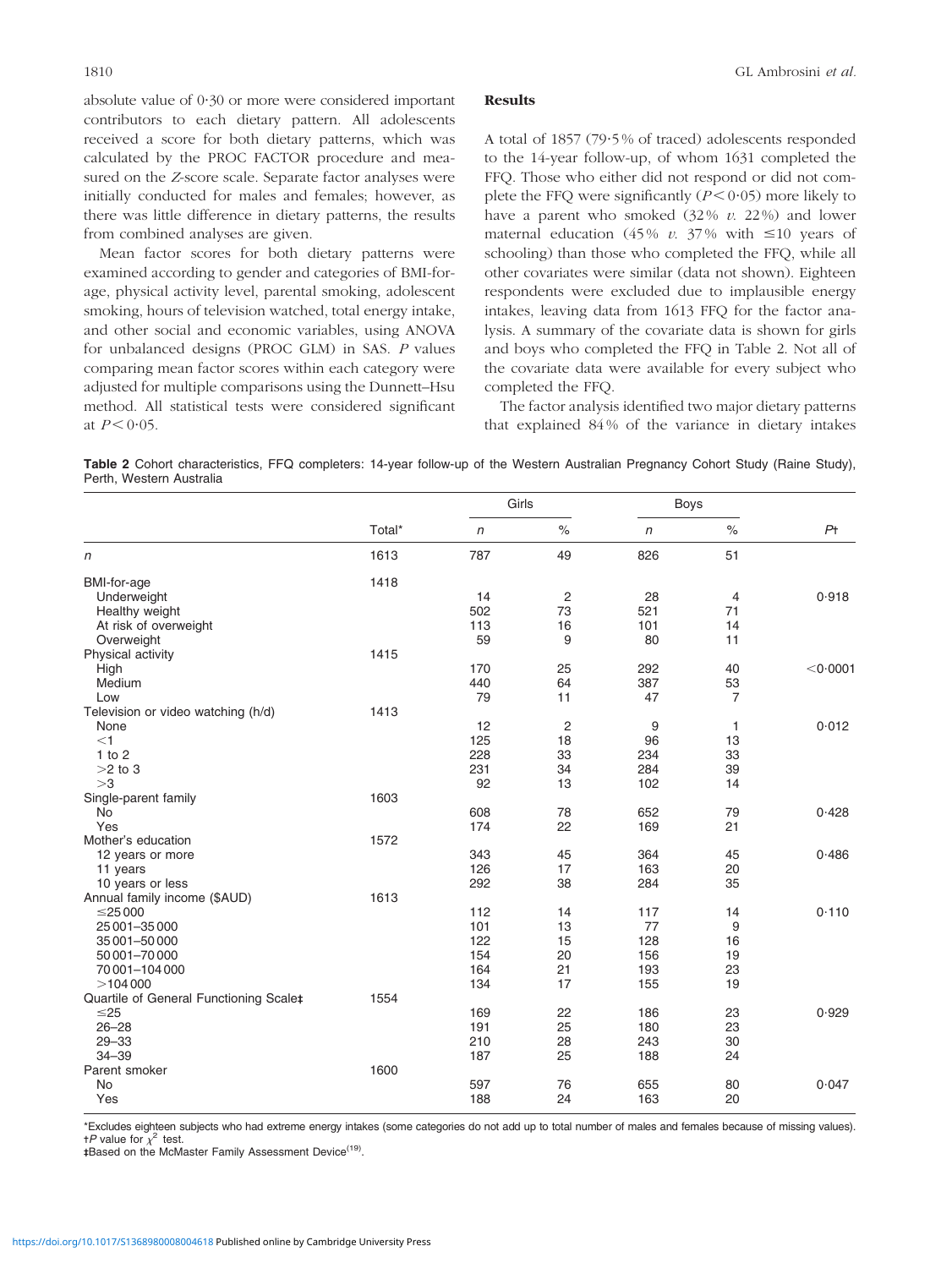Table 3 Dietary patterns and their factor loadings: 14-year followup of the Western Australian Pregnancy Cohort Study (Raine Study), Perth, Western Australia

|                                     | Factor loading       |                      |  |
|-------------------------------------|----------------------|----------------------|--|
|                                     | 'Healthy'<br>pattern | 'Western'<br>pattern |  |
| Yellow or red vegetables            | 0.56                 | 0.12                 |  |
| Leafy green vegetables              | 0.49                 | 0.00                 |  |
| Tomato                              | 0.49                 | 0.00                 |  |
| Cruciferous vegetables              | 0.48                 | 0.27                 |  |
| Other vegetables                    | 0.66                 | 0.22                 |  |
| Fresh fruit                         | 0.48                 | $-0.02$              |  |
| Legumes                             | 0.43                 | 0.19                 |  |
| Whole grains                        | 0.39                 | $-0.12$              |  |
| Fish, steamed, grilled or<br>tinned | 0.33                 | 0.05                 |  |
| Take-away foods                     | $-0.20$              | 0.53                 |  |
| Confectionery                       | $-0.14$              | 0.46                 |  |
| Red meat                            | 0.14                 | 0.46                 |  |
| Refined grains                      | 0.03                 | 0.42                 |  |
| Processed meats                     | $-0.02$              | 0.41                 |  |
| Potato, fried e.g. French fries     | $-0.25$              | 0.39                 |  |
| Crisps                              | $-0.22$              | 0.39                 |  |
| Soft drinks                         | $-0.18$              | 0.37                 |  |
| Cakes, biscuits                     | 0.10                 | 0.34                 |  |
| Potato, not fried                   | 0.21                 | 0.34                 |  |
| Sauces and dressings                | 0.13                 | 0.34                 |  |
| Full-fat dairy products             | 0.00                 | 0.30                 |  |
| Soups                               | 0.26                 | 0.26                 |  |
| Canned fruit                        | 0.26                 | 0.11                 |  |
| Meat dishes                         | 0.26                 | 0.15                 |  |
| Dried fruit                         | 0.23                 | 0.00                 |  |
| Mineral water                       | 0.23                 | $-0.05$              |  |
| Low-fat dairy products              | 0.22                 | $-0.10$              |  |
| Eggs                                | 0.20                 | 0.24                 |  |
| Juices                              | 0.19                 | $-0.02$              |  |
| Nuts                                | 0.17                 | $-0.02$              |  |
| Added sugar                         | 0.13                 | 0.21                 |  |
| Milk dishes                         | 0.13                 | 0.20                 |  |
| Fish, fried or battered             | 0.02                 | 0.23                 |  |
| Poultry                             | 0.01                 | 0.29                 |  |
| Variance                            | 4.28                 | 2.89                 |  |
| % variance                          | 50                   | 34                   |  |
| Mean                                | 0                    | 0                    |  |
| SD                                  | 0.89                 | 0.87                 |  |
| Min                                 | $-2.12$              | $-2.07$              |  |
| Median                              | $-0.1$               | $-0.13$              |  |
| Max                                 | 5.01                 | 4.74                 |  |

(Table 3). Items loading on the first dietary pattern included wholegrain cereals, fresh fruit, legumes, steamed, grilled or canned fish and all vegetables except potatoes. Scores for the first dietary pattern were strongly correlated with intakes of fibre, folic acid and most micronutrients, and inversely correlated with energy from total fat, saturated fat and refined sugar (Table 4); therefore this pattern was labelled 'healthy'. Items loading on the second pattern included take-away foods, red meats, processed meats, full-fat dairy products, fried potatoes ('hot chips' or 'French fries'), refined cereals, cakes and biscuits, confectionery, soft drinks, crisps, sauces and dressings (Table 3). This pattern showed moderate positive correlations with most nutrients except vitamin C and folic acid and strong correlations with intake of energy, total fat, saturated fat, cholesterol and refined sugar (Table 4). This pattern was labelled the 'Western' pattern as it was similar to that described in other published factor analyses<sup>(24,27)</sup>.

The ANOVA results are based on 1321 subjects who completed the FFQ and for whom all covariate data were available. Taking all of the potential confounding factors in Table 2 into consideration, girls had significantly higher scores for the 'healthy' pattern, and the 'healthy' pattern was positively associated with increasing maternal education and better family functioning (Table 5). Mean scores for the 'healthy' pattern decreased with increasing hours of television watching, and were lower where a parent smoked and in single-parent families. Mean 'Western' pattern scores increased significantly with greater television viewing times and where a parent smoked. Adolescents from families in the highest income group had significantly lower mean scores for the 'Western' pattern, as did adolescents from single-parent families.

Adolescents reporting high levels of physical activity had higher 'healthy' pattern and lower 'Western' pattern scores; however, this was not statistically significant. There were no relationships between adolescent smoking status and either dietary pattern. No significant relationships were found between the two dietary patterns and BMI-for-age; however, a U-shaped relationship was suggested for the 'Western' pattern, whereby underweight and overweight adolescents had higher 'Western' pattern scores. In addition, adolescents 'at risk of overweight' appeared to have higher mean 'healthy' pattern scores after adjusting for total energy intake. This remained when the criteria developed by Cole et al. were used to identify overweight subjects<sup> $(28)$ </sup>. After adjusting for all variables, those in the highest quartile for the 'Western' pattern score had significantly lower scores for the 'healthy' pattern, and vice versa.

# Discussion

The present analysis of 14-year-old adolescents has identified two main dietary patterns that correspond closely with those observed in large studies of US adults: a 'prudent' or 'healthy' pattern and a 'Western' pattern<sup> $(24,27,29,30)$ </sup>. In adults, these two dietary patterns have reportedly explained 20–37% of the total variation in food intakes(24,29,30), whereas in the present study of Australian adolescents, they explained over 80%. This suggests that the dietary intakes in this adolescent cohort may be narrow and possibly limited, compared with adults.

Very few studies have used factor analysis to examine the dietary patterns of adolescents. A Spanish study reported four patterns based on a factor analysis of FFQ data collected in a population-based survey of 3534 young people aged 2 to 24 years<sup> $(4)$ </sup>. The four patterns explained 54 % of the variation in intakes and included a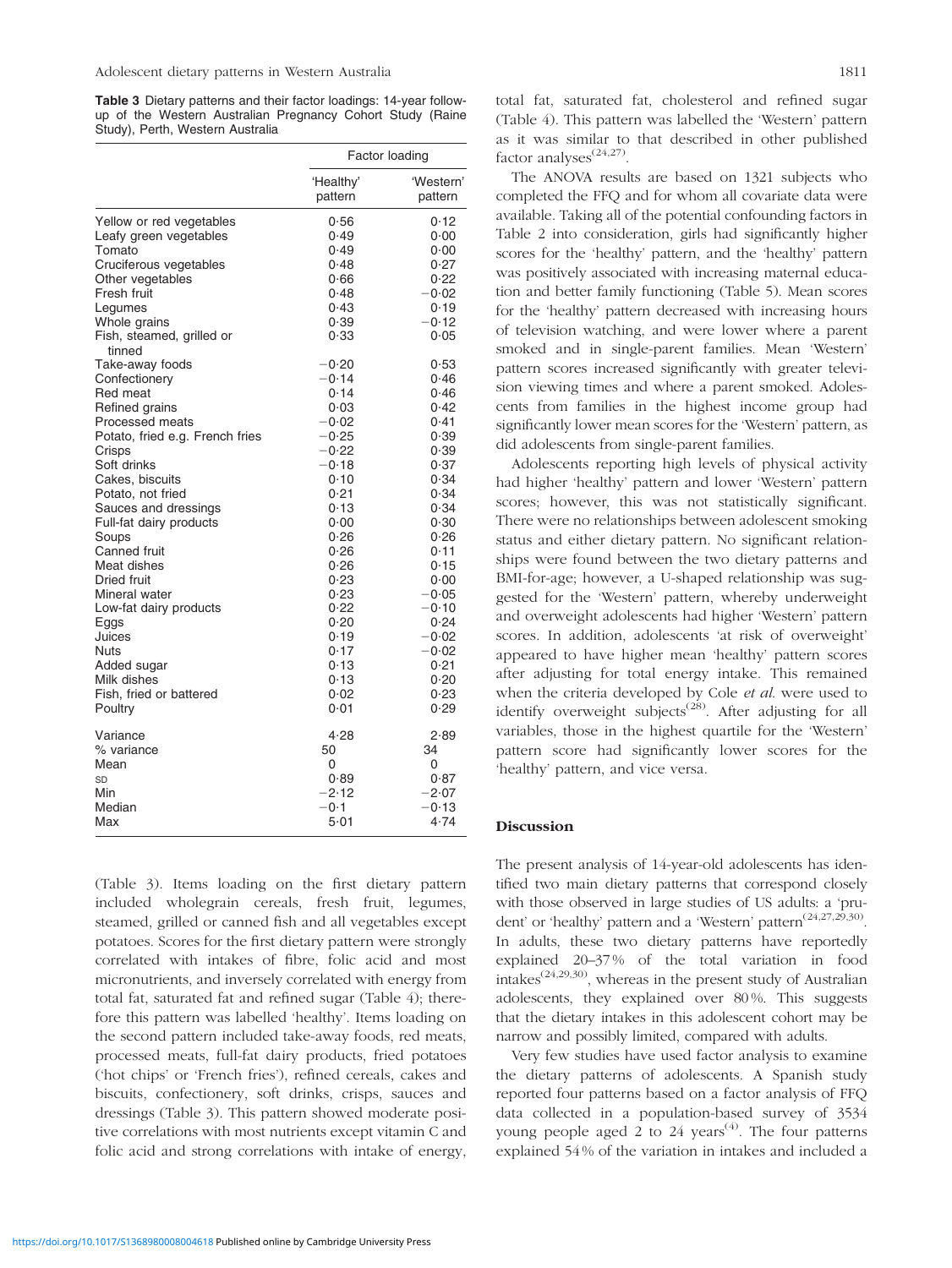Table 4 Pearson correlation coefficients  $(*r*)$  between dietary pattern scores and nutrient intakes: 14-year follow-up of the Western Australian Pregnancy Cohort Study (Raine Study), Perth, Western Australia

| <b>Nutrient</b>                    | 'Healthy'<br>pattern* | 'Western'<br>pattern* |
|------------------------------------|-----------------------|-----------------------|
| Energy                             | 0.28                  | 0.77                  |
| Protein                            | 0.42                  | 0.66                  |
| <b>Total</b> fat                   | 0.13                  | 0.80                  |
| Saturated fats                     | $0.03 +$              | 0.75                  |
| Monounsaturated fats               | 0.11                  | 0.81                  |
| Polyunsaturated fats               | 0.31                  | 0.49                  |
| Cholesterol                        | 0.23                  | 0.63                  |
| Total carbohydrates                | 0.30                  | 0.66                  |
| Starch                             | 0.19                  | 0.68                  |
| Refined sugar                      | $-0.10$               | 0.66                  |
| Fibre                              | 0.75                  | 0.36                  |
| Total vitamin A                    | 0.52                  | 0.34                  |
| Vitamin C                          | 0.48                  | 0.19                  |
| Vitamin F                          | 0.33                  | 0.40                  |
| Total folic acid                   | 0.74                  | 0.28                  |
| Thiamin                            | 0.38                  | 0.42                  |
| Riboflavin                         | 0.40                  | 0.37                  |
| Niacin                             | 0.46                  | 0.59                  |
| Vitamin B <sub>6</sub>             | 0.59                  | 0.45                  |
| Vitamin $B_{12}$                   | 0.31                  | 0.47                  |
| Cа                                 | 0.33                  | 0.31                  |
| Fe                                 | 0.48                  | 0.59                  |
| Zn                                 | 0.46                  | 0.63                  |
| % energy from protein              | 0.28                  | $-0.18$               |
| % energy from fat                  | $-0.25$               | 0.31                  |
| % energy from saturated fats       | $-0.33$               | 0.28                  |
| % energy from monounsaturated fats | $-0.27$               | 0.31                  |
| % energy from polyunsaturated fats | 0.17                  | $<-0.01$ t            |
| % energy from total carbohydrates  | 0.09                  | $-0.21$               |
| % energy from starch               | $-0.14$               | $-0.07$               |
| % energy from refined sugar        | $-0.34$               | 0.27                  |

\*All correlations are significant ( $P < 0.05$ ) except t.

'snacky' pattern positively loaded for biscuits, buns, sweets, salted snacks, soft drinks and nuts, and a 'healthy' pattern high in fish, vegetables and fruit. Among the 2159 14–24-year-olds, the 'snacky' pattern was inversely associated with age and mother's education, and positively associated with television viewing time. The 'healthy' pattern was positively associated with higher maternal education and female gender.

Two other studies conducted factor analyses combining dietary intakes with adolescent behaviours, although both studies used limited dietary assessment. A Dutch study of children aged 12–16 years conducted a factor analysis of fruit, vegetables, soft drinks and sweets intake, breakfast eating, physical activity, computer and television use, and addictive behaviours (tobacco, marijuana and alcohol use) $(31)$ . Four separate behaviour patterns were identified: 'addictive', 'sweets consumption', 'healthenhancing' and 'sedentary', explaining 51 % of the variance. The 'health-enhancing' pattern loaded strongly for fruit and vegetable intake and physical activity, whereas the 'sweets consumption' pattern loaded positively for soft drink and sweets consumption. The 'sedentary' pattern loaded moderately for soft drink consumption and television watching. None of the dietary variables loaded

on the 'addictive' pattern. These results suggest that sedentary behaviours may be associated with high consumption of soft drinks, and that healthy eating and physical activity are correlated, but sweets and soft drink consumption and addictive behaviours may be independent of these patterns. Similarly in a US study of 36 284 adolescents, factor analysis was conducted using a single variable representing unhealthy eating and measurements of various behaviours(5). In boys, unhealthy eating was positively associated with a 'risk-taking behaviours' pattern (delinquency, drug use, high-risk sexual activity) and was inversely associated with an 'exercise' pattern. In girls, unhealthy eating was positively correlated with a pattern representative of poorer academic outcomes and high drop-out risk. For both boys and girls, unhealthy eating was negatively correlated with a 'health-promoting behaviours' pattern (teeth brushing and seat belt use).

The present population-based study highlights potential roles for family factors and parent behaviours in influencing dietary patterns. The 'healthy' dietary pattern was positively associated with better family functioning, independent of family income and maternal education. Other studies have shown poor family functioning to be associated with obesity in adolescents<sup> $(32,33)$ </sup>; however, this has not been demonstrated conclusively at a population level<sup>(34)</sup>. Adolescents from single-parent families had lower scores for both the 'healthy' and the 'Western' patterns, which suggests that their diets are neither overtly 'healthy' nor 'Western'. Parenting styles may explain some of these differences; single parents have been shown to exercise more control when shopping for food to avoid food rules at home<sup>(35)</sup>. Finally, adolescents with a parent who smoked had significantly higher 'Western' pattern scores, which corresponds with other studies that have found smoking to be associated with poor diet<sup>(36)</sup> and that parental risk factor behaviours may be associated with poorer diet quality in their adolescent children $(10)$ .

Adolescent overweight and obesity is a problem globally and in Australia, where approximately one-quarter of Australian adolescents are either overweight or obese<sup>(37)</sup>. Yet, our study failed to show any clear association between either dietary pattern and BMI. This may be due to energy intake being positively associated with higher scores for both dietary patterns. Alternatively, residual confounding related to physical activity or other factors not measured in the study may have a greater moderating effect on BMI than the dietary pattern. However, longer television viewing times were associated with a more 'Western' style diet, while adolescents with a more 'healthy' diet watched less television. Other studies have found television viewing to be associated with higher consumption of soft drinks<sup> $(4,9,31)$ </sup> and fried foods<sup>(9)</sup>.

Our study has some limitations. Factor analysis, as a statistical technique, requires some arbitrary decisions and subjective interpretation of factors. We used criteria similar to those reported by other dietary pattern studies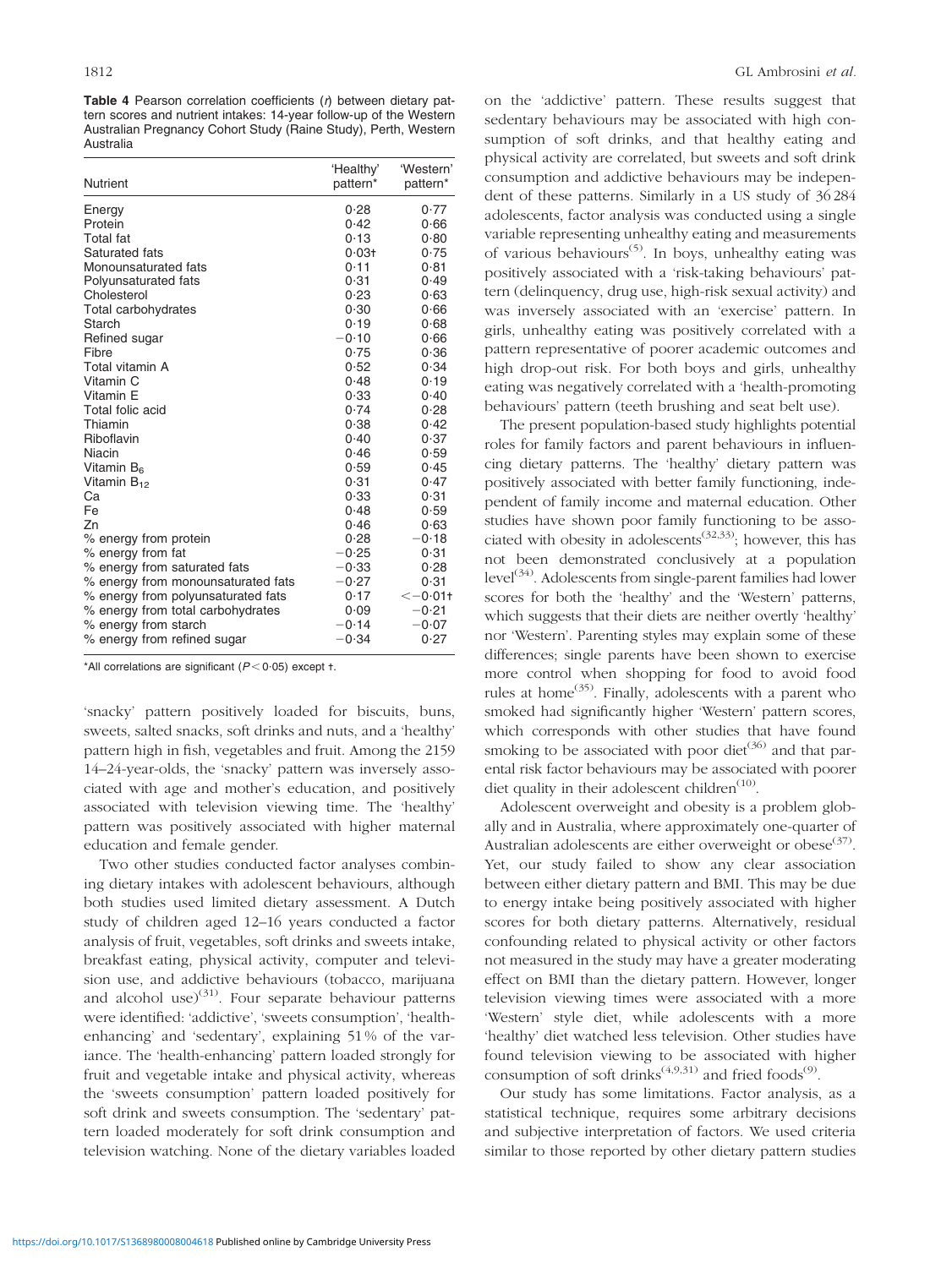Table 5 Mean factor scores adjusted for risk factor and socio-economic variables\*: 14-year follow-up of the Western Australian Pregnancy Cohort Study (Raine Study), Perth, Western Australia

|                                    | 'Healthy' pattern |                    |                          | 'Western' pattern |                    |                          |  |
|------------------------------------|-------------------|--------------------|--------------------------|-------------------|--------------------|--------------------------|--|
|                                    | Mean score        | Pt                 | $P$ for trend $\ddagger$ | Mean score        | P <sub>†</sub>     | $P$ for trend $\ddagger$ |  |
| Gender                             |                   |                    |                          |                   |                    |                          |  |
| Male                               | $-0.1125$         |                    |                          | 0.0198            |                    |                          |  |
| Female                             | 0.1130            | $<$ 0 $\cdot$ 0001 | < 0.0001                 | 0.0732            | 0.1153             | 0.1153                   |  |
| BMI-for-age                        |                   |                    |                          |                   |                    |                          |  |
| Underweight                        | $-0.0900$         |                    |                          | 0.0718            |                    |                          |  |
| Healthy weight                     | $-0.0247$         | 0.9270             |                          | $-0.0126$         | 0.5518             |                          |  |
| At risk of overweight              | 0.1021            | 0.2948             |                          | 0.0389            | 0.9396             |                          |  |
| Overweight                         | 0.0317            | 0.6118             | 0.1144                   | 0.0879            | 0.9922             | 0.1946                   |  |
| Physical activity                  |                   |                    |                          |                   |                    |                          |  |
| High                               | 0.0688            |                    |                          | 0.0058            |                    |                          |  |
| Medium                             | $-0.0010$         | 0.2058             |                          | 0.0207            | 0.8824             |                          |  |
|                                    |                   |                    |                          |                   |                    |                          |  |
| Low                                | $-0.0580$         | 0.5444             | 0.1895                   | 0.1130            | 0.1495             | 0.2118                   |  |
| Television or video watching (h/d) |                   |                    |                          |                   |                    |                          |  |
| None                               | 0.2896            |                    |                          | $-0.1536$         |                    |                          |  |
| $<$ 1                              | 0.0057            | 0.2137             |                          | $-0.0002$         | 0.3705             |                          |  |
| 1 to $2$                           | $-0.1234$         | 0.0484             |                          | 0.0942            | 0.0991             |                          |  |
| $>2$ to 3                          | $-0.1278$         | 0.0459             |                          | 0.1194            | 0.0652             |                          |  |
| >3                                 | $-0.0427$         | 0.1402             | 0.0526                   | 0.1727            | 0.0297             | 0.0114                   |  |
| Single-parent family               |                   |                    |                          |                   |                    |                          |  |
| No                                 | 0.0799            |                    |                          | 0.0965            |                    |                          |  |
| Yes                                | $-0.0793$         | 0.0186             | 0.0186                   | $-0.0036$         | 0.0348             | 0.0348                   |  |
| Maternal education                 |                   |                    |                          |                   |                    |                          |  |
| 12 years or more                   | 0.0890            |                    |                          | 0.0039            |                    |                          |  |
| 11 years                           | 0.0184            | 0.4340             |                          | 0.0770            | 0.1743             |                          |  |
| 10 years or less                   | $-0.1067$         | 0.0006             | 0.0014                   | 0.0585            | 0.2673             | 0.1767                   |  |
| Annual family income (\$AUD)       |                   |                    |                          |                   |                    |                          |  |
| $\leq$ 25000                       | 0.1693            |                    |                          | 0.0945            |                    |                          |  |
| 25 001 - 35 000                    | 0.0253            | 0.3596             |                          | 0.2053            | 0.2788             |                          |  |
| 35 001 - 50 000                    | $-0.0673$         | 0.0324             |                          | 0.0688            | 0.9897             |                          |  |
| 50 001-70 000                      | $-0.0468$         | 0.0627             |                          | 0.0422            | 0.8431             |                          |  |
| 70 001 - 104 000                   | $-0.0063$         | 0.1779             |                          | $-0.0223$         | 0.2173             |                          |  |
| >104000                            | $-0.0726$         | 0.0508             | 0.1288                   | $-0.1095$         | 0.0124             | 0.0003                   |  |
| Family functioning scores          |                   |                    |                          |                   |                    |                          |  |
| ≤25                                | $-0.0799$         |                    |                          | 0.0918            |                    |                          |  |
| $26 - 28$                          | $-0.1042$         | 0.9659             |                          | 0.0499            | 0.6807             |                          |  |
| $29 - 33$                          | 0.0392            | 0.1367             |                          | 0.0496            | 0.6429             |                          |  |
| $34 - 39$                          | 0.1459            | 0.0019             | 0.0004                   | $-0.0053$         | 0.0924             | 0.2234                   |  |
| Parent smokes                      |                   |                    |                          |                   |                    |                          |  |
| No                                 | 0.0598            |                    |                          | $-0.0215$         |                    |                          |  |
| Yes                                | $-0.0593$         | 0.0376             | 0.0376                   | 0.1145            | 0.0007             | 0.0007                   |  |
| Western pattern score (quartile)   |                   |                    |                          |                   |                    |                          |  |
| 1                                  | 0.2959            |                    |                          |                   |                    |                          |  |
| $\overline{c}$                     | 0.1484            | 0.0697             |                          |                   |                    |                          |  |
| 3                                  | $-0.1228$         | $<$ 0 $\cdot$ 0001 |                          |                   |                    |                          |  |
| 4                                  | $-0.3203$         | $<$ 0 $\cdot$ 0001 | $<$ 0 $\cdot$ 0001       |                   |                    |                          |  |
|                                    |                   |                    |                          |                   |                    |                          |  |
| Healthy pattern score (quartile)   |                   |                    |                          |                   |                    |                          |  |
| 1                                  |                   |                    |                          | 0.2090            |                    |                          |  |
| 2                                  |                   |                    |                          | 0.0596            | 0.0025             |                          |  |
| 3                                  |                   |                    |                          | 0.0356            | 0.0004             |                          |  |
| 4                                  |                   |                    |                          | $-0.1183$         | $<$ 0 $\cdot$ 0001 | $<$ 0 $\cdot$ 0001       |  |
| Energy intake (kJ/d)               |                   |                    |                          |                   |                    |                          |  |
| 3286-7466                          | $-0.5439$         |                    |                          | $-0.7451$         |                    |                          |  |
| 7467-9341                          | $-0.2196$         | $<$ 0 $\cdot$ 0001 |                          | $-0.2649$         | $<$ 0 $\cdot$ 0001 |                          |  |
| 9341-11346                         | 0.1535            | $<$ 0 $\cdot$ 0001 |                          | 0.1945            | 0.0002             |                          |  |
| 11352-19769                        | 0.6110            | $<$ 0 $\cdot$ 0001 | $<$ 0 $\cdot$ 0001       | 1.0014            | $<$ 0.0001         | $<$ 0 $\cdot$ 0001       |  |

\*Mean factor scores calculated using an ANOVA model adjusting for all variables in the table, based on 1321 subjects.

-Probability that mean factor score is equal to that of the reference level (adjusted for multiple comparisons using the Dunnett–Hsu method).

- - Test for trend in mean factor score across category levels.

§Based on the McMaster Family Assessment Device<sup>(19)</sup>

to enable study comparisons<sup> $(24,27)$ </sup>. Dietary patterns identified using factor analysis have been shown to be reliable in adults<sup>(38–40)</sup> but, to our knowledge, have not been tested for reliability in adolescent populations. We acknowledge the limitations of FFQ in regard to

individual measurement error; however, the FFQ remains one of the most practical dietary methods for epidemiological studies and the FFQ used in the present study has been evaluated in this cohort (GL Ambrosini, HN de Klerk, TA O'Sullivan et al., unpublished results).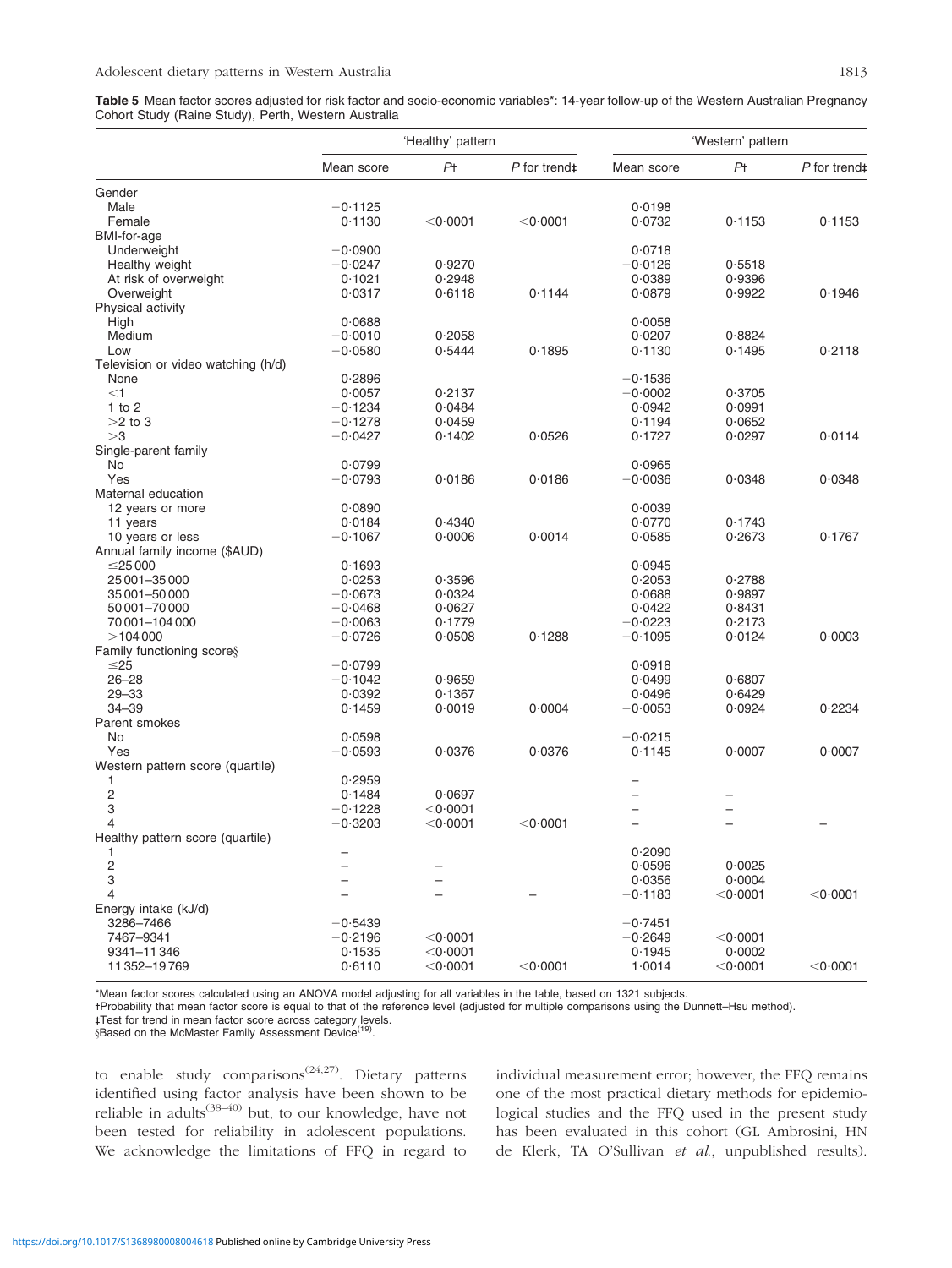The strengths of the Raine Study are that it is populationbased and has collected a broad range of health data. Our response fraction for FFQ completion (70 %) was favourable, given the age of respondents and FFQ length. Non-responders differed slightly and this must be considered if wanting to apply these findings to other populations; however, respondents were well distributed across most socio-economic indicators. Although the present analysis was cross-sectional, future longitudinal analyses are planned and data collection for the 17-year follow-up has commenced.

Our study of dietary patterns suggests that adolescent dietary intake is dependent on factors related to the family, whereby parental health behaviours (smoking), family functioning, family structure (single- $v$ . two-parent families), maternal education and family income are important influences. Further, poorer dietary habits in adolescents are associated with more television viewing. The identification of dietary patterns in this cohort will be useful for future longitudinal analyses of diet and various health outcomes including metabolic syndrome, CVD and mental health.

## Acknowledgements

The present research was funded by the Telstra Research Foundation of Australia, the Australian Rotary Health Research Fund, the Western Australian Health Promotion Research Foundation (Healthway) and the Australian National Health and Medical Research Council (NHMRC). The authors have no conflicts of interest to declare. G.L.A. conducted the data analyses and prepared the manuscript for publication. W.H.O. was responsible for the collection of dietary data, was a chief investigator on the study and contributed to study design and manuscript preparation. B.P.H. was responsible for physical activity data and contributed to manuscript preparation. N.H.d.K. was a chief investigator of the study and assisted with statistical methods and manuscript preparation. M.R. and T.A.O. contributed to data preparation and development of the manuscript. G.E.K., L.J.B., S.R.S., S.R.Z. and F.J.S. were chief investigators and contributed to the study design and manuscript.

#### References

- 1. Cañete R, Gil-Campos M, Aguilera C & Gil A (2007) Development of insulin resistance and its relation to diet in the obese child. Eur J Nutr  $46$ , 181-187.
- 2. World Health Organization (2004) Global Strategy on Diet, Physical Activity and Health. Geneva: WHO.
- 3. Hu FB (2002) Dietary pattern analysis: a new direction in nutritional epidemiology. Curr Opin Lipidol 13, 3–9.
- 4. Aranceta J, Perez-Rodrigo C, Ribas L & Serra-Majem LI (2003) Sociodemographic and lifestyle determinants of food patterns in Spanish children and adolescents: the enKid study. Eur J Clin Nutr 57, Suppl., S40-S44.
- 5. Neumark-Sztainer D, Story M, Toporoff E, Himes JH, Resnick MD & Blum RW (1997) Covariations of eating behaviors with other health-related behaviors among adolescents. J Adolesc Health 20, 450–458.
- 6. Nicklas TA, Webber LS, Thompson B & Berenson GS (1989) A multivariate model for assessing eating patterns and their relationship to cardiovascular risk factors: the Bogalusa Heart Study. Am J Clin Nutr 49, 1320-1327.
- Patrick H & Nicklas TA (2005) A review of family and social determinants of children's eating patterns and diet quality. J Am Coll Nutr 24, 83–92.
- 8. Taveras EM, Berkey CS, Rifas-Shiman SL, Ludwig DS, Rockett HRH, Field AE, Colditz GA & Gillman MW (2005) Association of consumption of fried food away from home with body mass index and diet quality in older children and adolescents. Pediatrics 116, e518–e524.
- 9. Utter J, Neumark-Sztainer D, Jeffery R & Story M (2003) Couch potatoes or French fries: are sedentary behaviors associated with body mass index, physical activity, and dietary behaviors among adolescents? *J Am Diet Assoc* 103, 1298–1305.
- 10. Sanchez A, Norman GJ, Sallis JF, Calfas KJ, Cella J & Patrick K (2007) Patterns and correlates of physical activity and nutrition behaviors in adolescents. Am J Prev Med 32, 124–130.
- 11. Newnham JP, Evans SF, Michael CA, Stanley JF & Landau LI (1993) Effects of frequent ultrasound during pregnancy – a randomised controlled trial. Lancet 342, 887–891.
- 12. Baghurst KI & Record SJ (1984) A computerised dietary analysis system for use with diaries or food frequency questionnaires. Community Health Stud 8, 11–18.
- 13. Rohan TE & Potter JD (1984) Retrospective assessment of dietary intake. Am J Epidemiol 120, 876-887.
- 14. Oddy WH, Sherriff JL, Kendall GE, De Klerk NH, Mori T, Blake KV & Beilin LJ (2004) Patterns of fish consumption and levels of serum phospholipid very-long-chain omega-3 fatty acids in children with and without asthma, living in Perth, Western Australia. Nutr Diet 61, 30–37.
- 15. Nelson M & Bingham SA (1997) Assessment of food consumption and nutrient intake. In Design Concepts in Nutritional Epidemiology, 2nd ed., pp. 123–169 [BM Margetts and M Nelson, editors]. Oxford: Oxford University Press.
- 16. Food Standards Australia and New Zealand (2008) Australian Food Composition Database NUTTAB95 (1995). http:// www.foodstandards.gov.au/monitoringandsurveillance/food compositionprogram/ (accessed August 2008).
- 17. Kuczmarski RJ, Ogden CL, Grummer-Strawn LM, Flegal KM, Guo S, Wie R, Mei Z, Curtin LR, Roche AF & Johnson CL (2000) Centres for Disease Control Growth Charts: United States. Adv Data 314, 1–28.
- 18. US Department of Health and Human Services, Centers for Disease Control and Prevention (2008) About BMI for Children and Teens. http://www.cdc.gov/nccdphp/dnpa/ bmi/childrens\_BMI/about\_childrens\_BMI.htm (accessed August 2008).
- 19. Epstein NB, Baldwin LM & Bishop DS (1983) The McMaster Family Assessment Device. J Marital Fam Ther 9, 171–180.
- 20. Aarrons GA, McDonald EJ, Connelly CD & Newton RR (2007) Assessment of family functioning in Caucasian and Hispanic Americans: reliability, validity, and factor structure of the Family Assessment Device. Fam Process 46, 557–569.
- 21. Byles J, Byrne C, Boyle MH & Offord DR (1988) Ontario Child Health Study: reliability and validity of the General Functioning subscale of the McMaster Family Assessment Device. Fam Process 27, 97–104.
- 22. Rockett HRH, Breitenbach M, Frazier AL, Witschi J, Wolf AM, Field AE & Colditz GA (1997) Validation of a